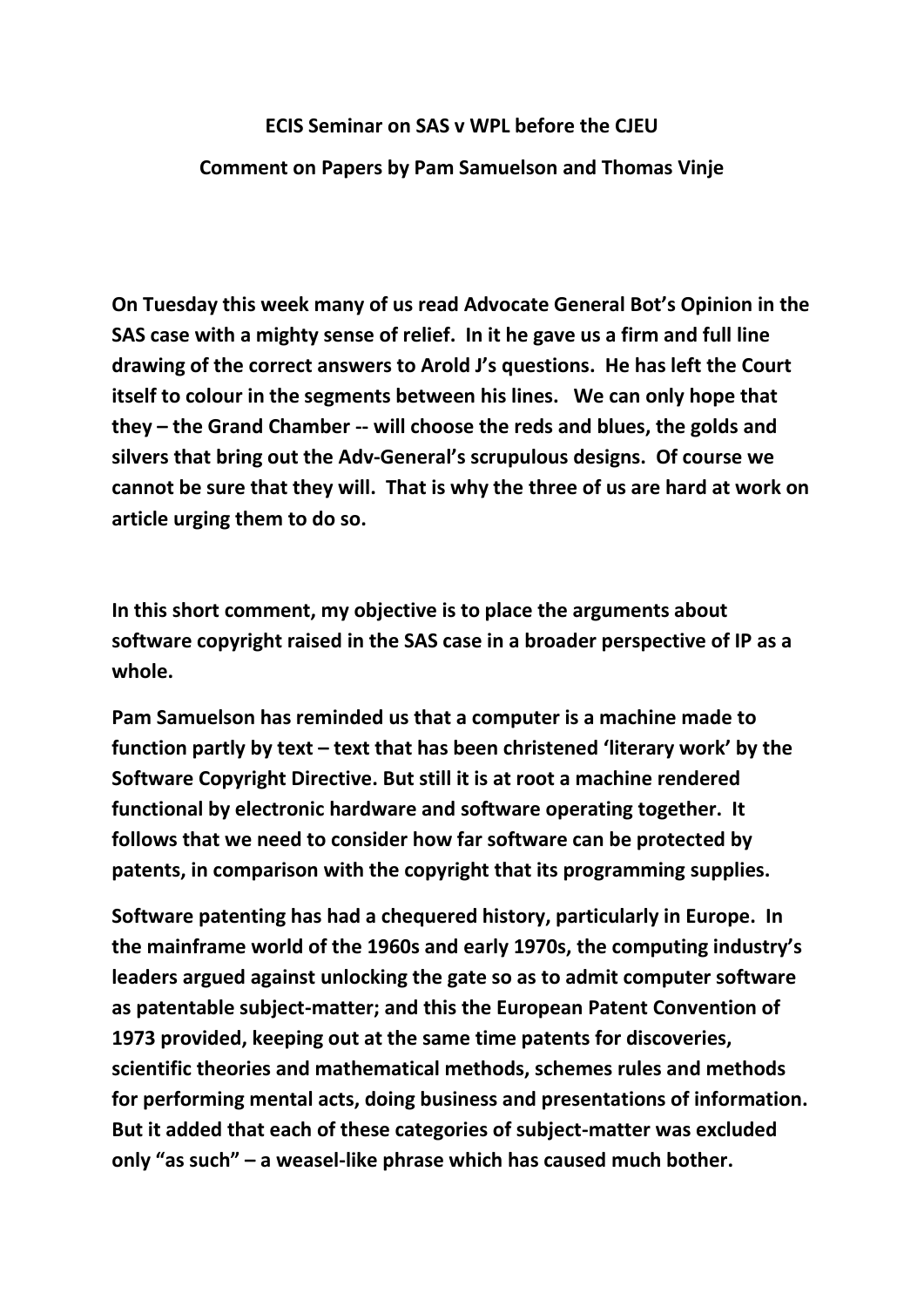**As microprocessing bloomed the search for some form of IP to use against software pirates began in earnest. Some advocated a sui generis form of protection against copying the programming, starting anew from scratch. But copyright became the preferred goal, partly because international relationships were needed for rapidly globalising markets and international legal measures were already set up for literary and artistic works by the Berne Convention and the Universal Copyright Conventions. For the EEC the copyright solution was concretised in the Software Directive, which, as we have been hearing, did a great deal to settle limits on this literary copyright that would allow for interconnectivity between programs, including the use of computer languages and interfaces needed to secure interoperability.**

**By then, however, litigation in the US and other producer countries was beginning to deal with patents for programs testing the limits of that system under various legislative and judicial formulae. A decade ago, the European Commission decided that the single market needed a Directive to Member States on software patenting. Its Draft, however, was bitterly disputed by a lobby which had an 'interesting' array of justifications for opposing this initiative, and in the end the Commission threw in its towel.** 

**Triumph this may have seemed to the protesters, but what it ignored was that the towel landed back at the feet of courts and tribunals in the EPC system. Pursuing an expansionist vision, Technical Tribunals of the European Patent Office proceeded to rule that the exclusion of computer programs as such from the scope of EPC system did not apply to any claim to a program for use in a computer, and it stuck to this line despite the view of the English Court of Appeal that the express exclusion of computer programs in the EPC could not be ignored by judicial say-so. [This counter-argument led to one EPO Tribunal accusing the UK Court of Appeal of lack of good faith! Hostilities for a time became naked]. Despite such posturing and sabrerattling, what both the EPO and the English courts accepted was that software patents must in any case be for inventions; and this required showing that the claimed subject-matter was both novel and obvious by considering only the** *technical effects* **that it produced. Novelty and inventive step are of course the same preconditions of 'patentability' that apply to all**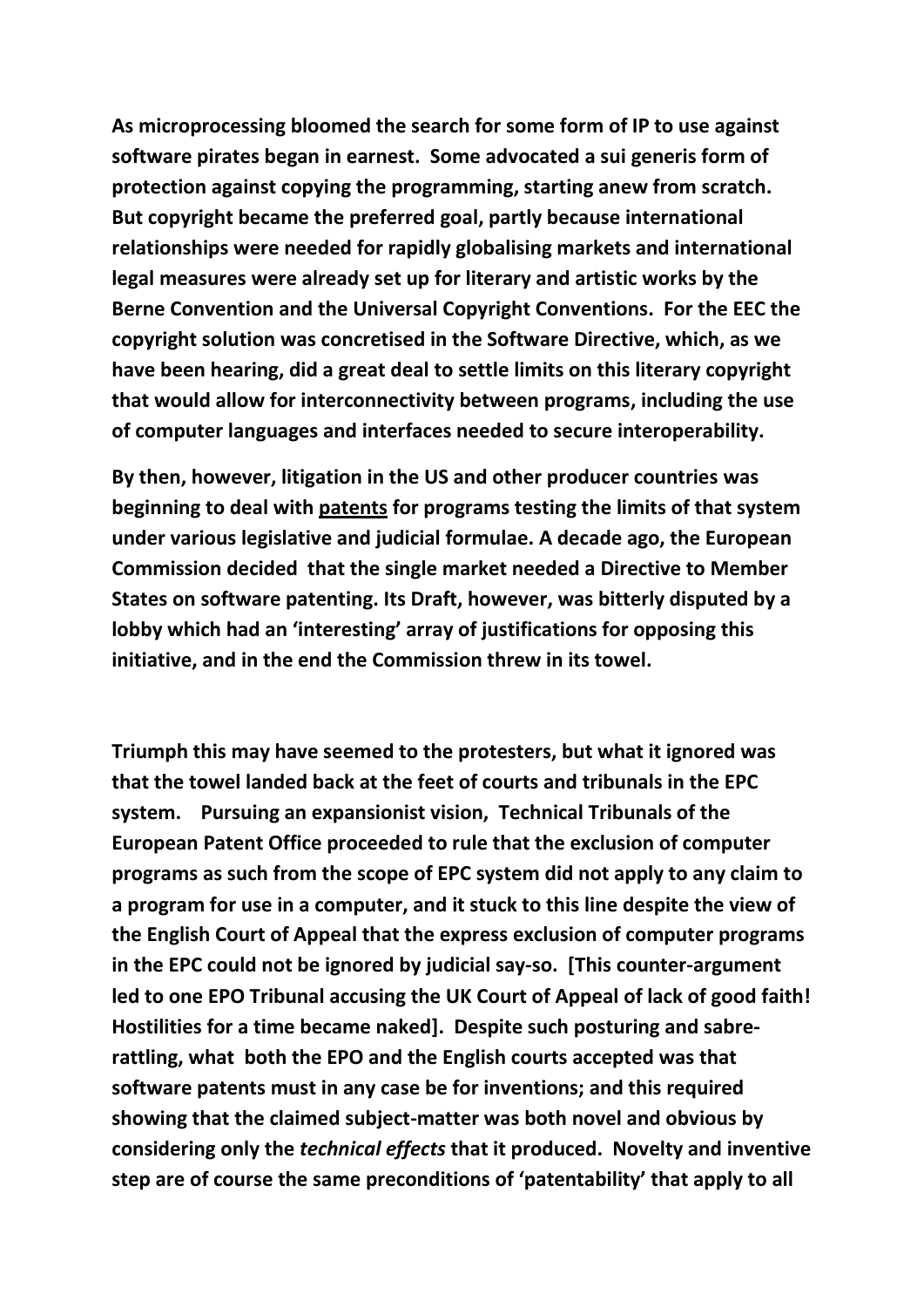**forms of technology. So the EPO's interpretation of the EPC on the subject honours the TRIPs requirement ( in Art 27(1)) that patents should be available in all fields of technology without discrimination.**

**Why does inventiveness continue to lie at the nub of the patent system? Why do modern patent systems test for the necessary qualities of novelty and inventive step by search and examination before any grant is made? Why may the same bases of objection be raised against the patent once granted throughout its life? Essentially because the competitive basis of free economies includes the ability to take ideas from rivals and other providers of information without having to seek their authorisation – to read the publications of others in order to glean for ideas that they may put to their own advantage, to engage in reverse engineering to the same end; and so on. Intellectual property rights create exceptions in the form of market monopolies and that is a vital reason why they should be circumscribed. All too much experience from the 19th century onwards has revealed how a cheap, unregulated patent system becomes prey to the shark-like activities of those who simply masqueraded as inventors.** 

**The patent is the type of IP most likely to prevent industrial competition occurring in any version of a successful product or process. The potential economic impact of a patent can thus be far wider than the copying of literary text or the designing of a mass-made article to give it a particular appearance. Computers that are programmed to function so as to produce particular results should rightly not be subject to program patents that have the effect of monopolising those results, however the program achieves them, unless the capacities of the defined invention are technical, as is required for other machines and processes.** 

**What then of the scope of copyright in programs under the Software Directive? The Directive builds up limits upon copyright in computer programs for the purpose of allowing others to exploit freely the knowledge that they have derived from observing how an existing program behaves in operation. These exclusions are not confined to the writing of programs that will not compete, or will not compete directly, with the program copied. So**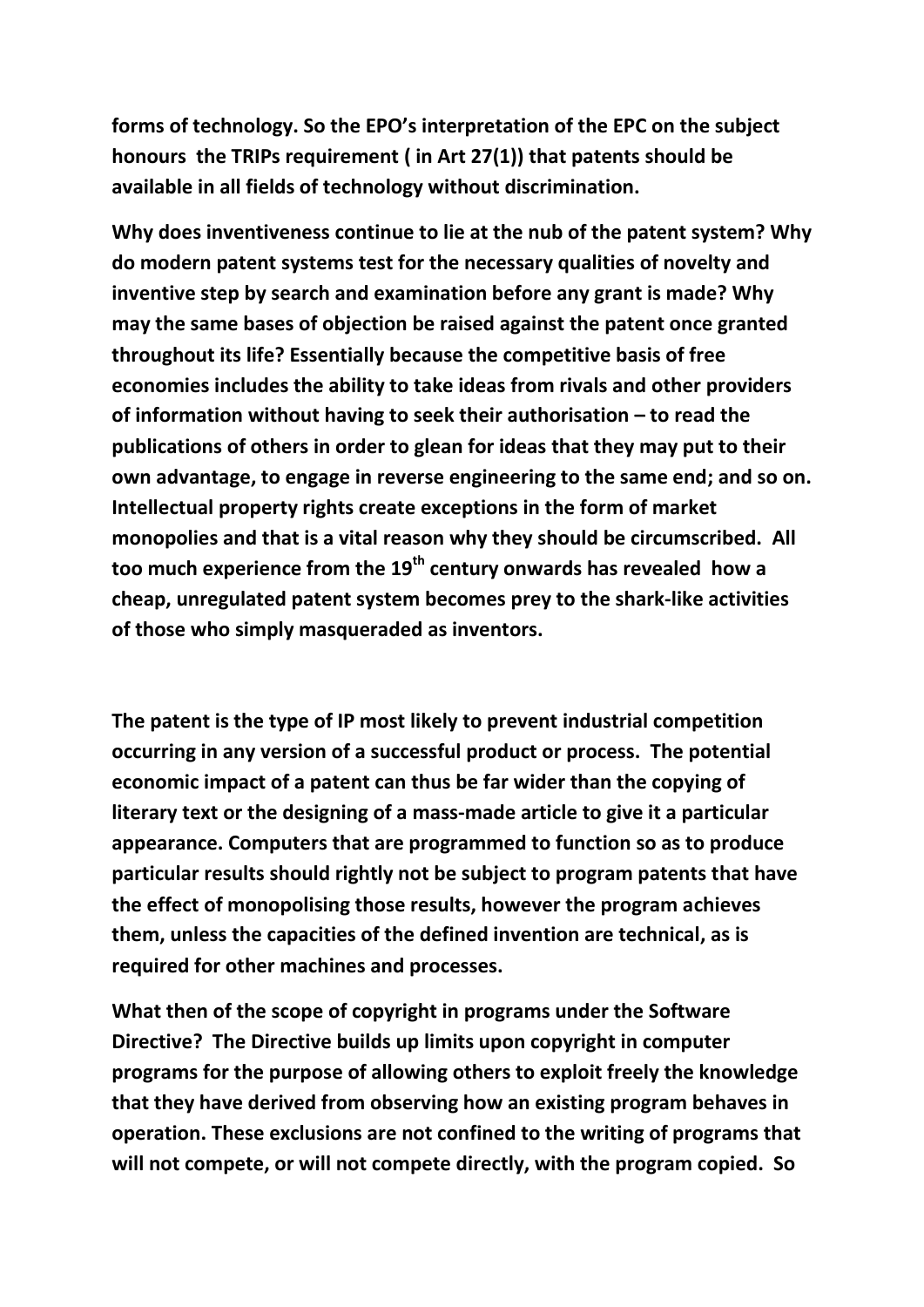**they are intended to apply to the ordinary rough-and-tumble of commercial imitation. Pam and Thomas have taken you through the details of the Directive which assist in this process of drawing the copyright line. Counsel for SAS have argued (joined to some extent by the Commission) that the Directive should be read as including within the scope of software copyright 'copying' solely of the functional behaviour of a program which has occurred without access to its object or source code, where the only subject-matter taken is a program language necessary to secure interoperability and interfaces necessary to procure interoperability.** 

**To go so far would be to use copyright to perform the task that the patent system very wisely eschews, save for its carefully circumscribed conditions relating to technical inventiveness. Copyright would be available for a great range of computing outcomes, subject only to the requirement that the program be the result of original work arising from the programmers' intellectual effort. It would exist without any need to define what its function is or to substantiate that it has these basic qualities. Copyright could well become the IPR of choice for all innovative computer products without considering whether their behaviour embodies a function by technical invention. Why bother then with strictures involved in obtaining and then maintaining a patent? Copyright would have tentacles far more embracing than the patent system could provide. If there is support enough within the EU to reverse the limitations clearly intended by the Software Directive and accepted by the Advocate-general in his opinion, this should only be done by a revision of the Directive's terms, and not by decision of the Court of Justice. The current Directive should protect against the misappropriation of actual coding or of the detailed steps built into the program as expressed. It should not give exclusive rights in, for example, all ways of analysing stock exchange transactions or of listing replacement supplies needed by a business, just because this is the object of the program alleged to have been 'copied', or indeed by the taking of coding language or interface protocols.**

**I have dwelt on this larger aspect of SAS, because, as you have heard, the ahswers to the questions put to the Court by Arnold J concentrate almost entirely on the meaning to be given to the terms of the Software Directive.**